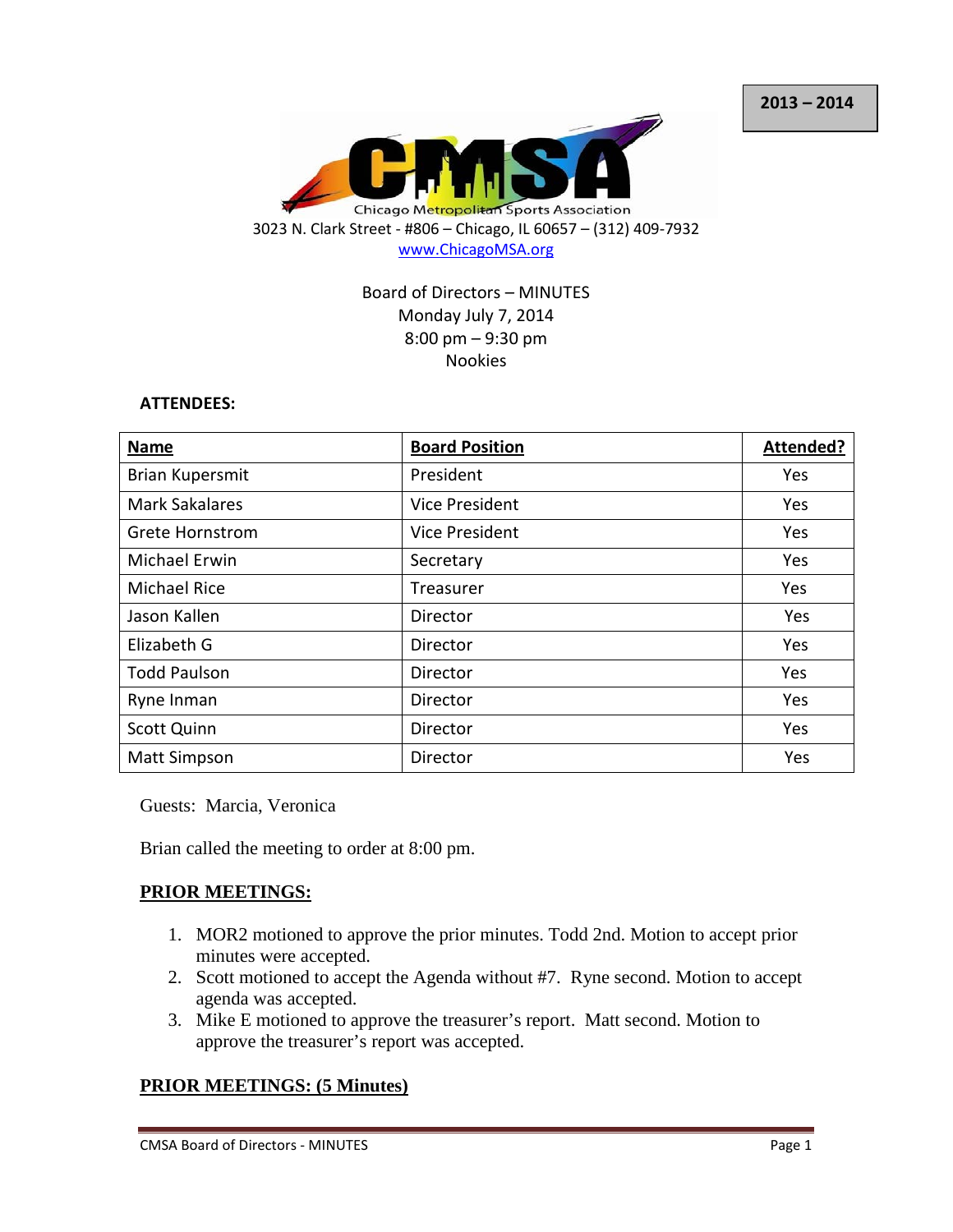- 1. Approval of Prior Minutes.
- 2. Approval of Agenda.

### **SPECIAL BUSINESS: (90 Minutes)**

- 1. CMSA Member Disciplinary Hearing 30 min
	- Closed session
- 2. Treasurer Report 10 min
	- Transition over to a new bank (US Bank) is complete
	- 4071 members (3936 last year)
	- August  $31<sup>st</sup>$  end of fiscal year
	- Ultimate, Thursday Softball, Badminton start in the next two weeks
- 3. Audit Update 20 min
	- Next board will see the audit
	- Missing the audit date and lose our 503©1 status o Moving to a 503©7 – transitioning from a strictly charity organization
- 4. Pride Parade update 5 min
	- Successful parade
	- Thanks to Jay Gonnam and Anthony Cozzi for their hard work
	- 26 CMSA members walked with the float
	- Foam finger was very well received
- 5. DSW Invite 5 min
	- Approached about doing a CMSA promotion with DSW
	- Need more information and a plan for dealing with these requests
	- Motion denied
- 6. Policy and Procedures 10 min
	- Email to the commissioners on August  $1<sup>st</sup>$ .
- 7. CUBS update 5 min
	- Similar to out at the park
	- CMSA section in the stands
	- Concern over cost to members
	- More info to come